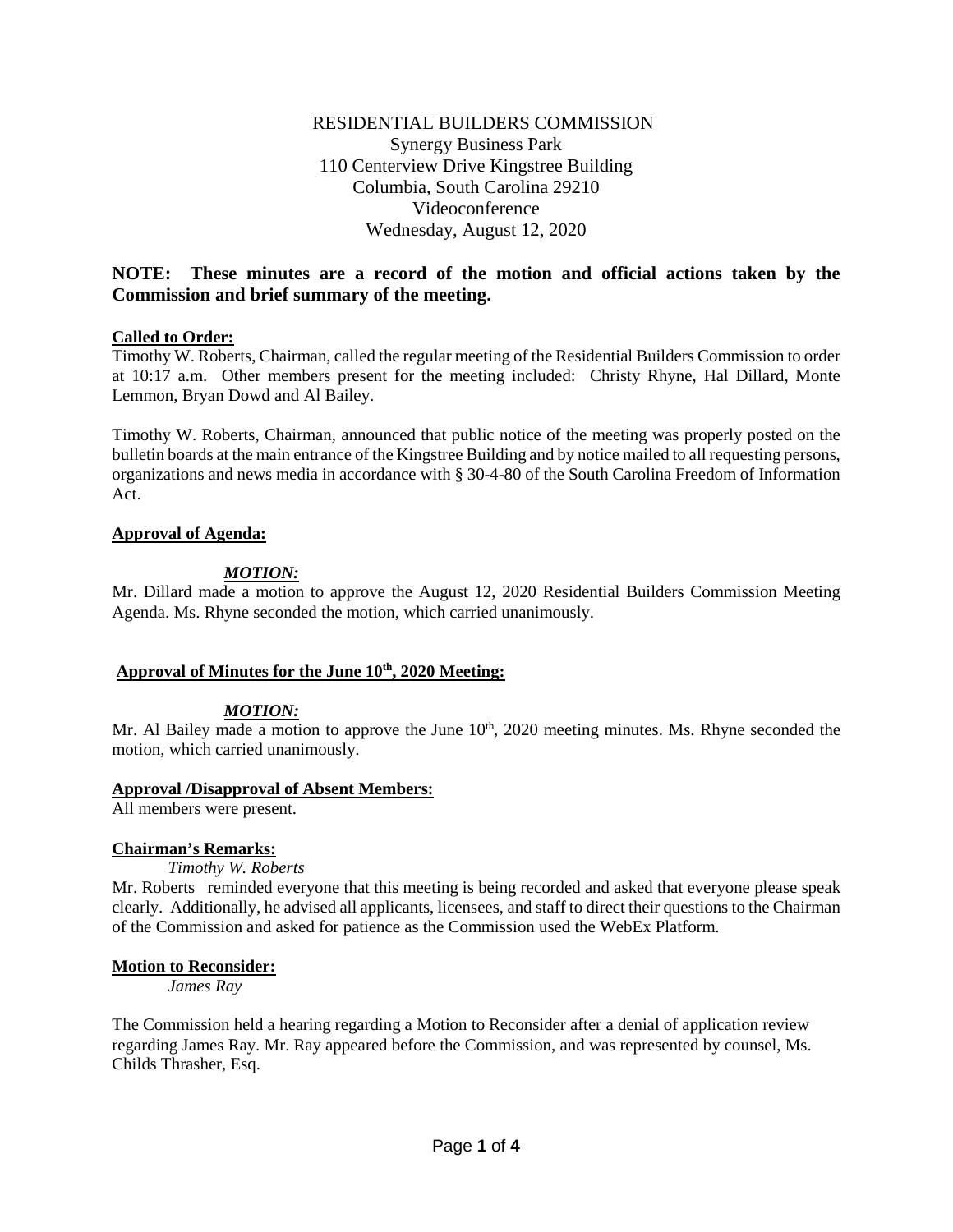## *MOTION*:

Mr. Bailey made a motion to allow Mr. Ray to reinstate his license with the condition that he provides a letter of good standing and no disciplinary action from North Carolina. Mr. Dillard seconded the motion, which carried unanimously.

## **Initial Applications:**

# *Randall Rogers III*

The Commission held an application review regarding Randall Rogers III. Mr. Rogers appeared before the Commission, and waived his right to counsel.

# *MOTION*:

Mr. Bailey made a motion to deny Mr. Roger's request due to lack of experience. Ms. Rhyne seconded the motion, which carried unanimously.

# **Owner/Builder Waiver Request:**

# *Christopher Brooks*

The Commission held a hearing regarding Mr. Christopher Brooks request for a waiver of the disclosure statement under the owner/builder exemption. Mr. Brooks appeared before the Commission and waived his right to counsel.

# *MOTION*:

Mr. Dillard made a motion to approve Mr. Christopher Brooks' request for an owner/builder waiver. Ms. Rhyne seconded the motion, which carried unanimously.

## **Initial Applications;**

## *Jonathan Beckenhauer*

The Commission held an application review regarding Jonathan Beckenhauer. Mr. Beckenhauer appeared before the Commission and waived his right to counsel. He presented two witnesses, Mr. Charles Morgan and Mr. David Ashley Williams

# *MOTION*:

Ms. Rhyne made a motion to allow Mr. Beckenhauer to sit for the exam. Mr. Bailey seconded the motion, which carried unanimously.

## *Samuel Pecarro*

The Commission held an application review regarding Samuel Pecarro. Mr. Pecarro appeared before the Commission and waived his right to counsel.

# *MOTION*:

Mr. Dillard made a motion to allow Mr. Pecarro to sit for the exam. Ms. Rhyne seconded the motion, which carried unanimously.

## *Darrin Lambert*

The Commission held an application review regarding Darrin Lambert. Mr. Lambert appeared before the Commission and waived his right to counsel.

## *MOTION*:

Ms. Rhyne made a motion to allow Mr. Lambert to sit for the exam. Mr. Bailey seconded the motion, which carried unanimously.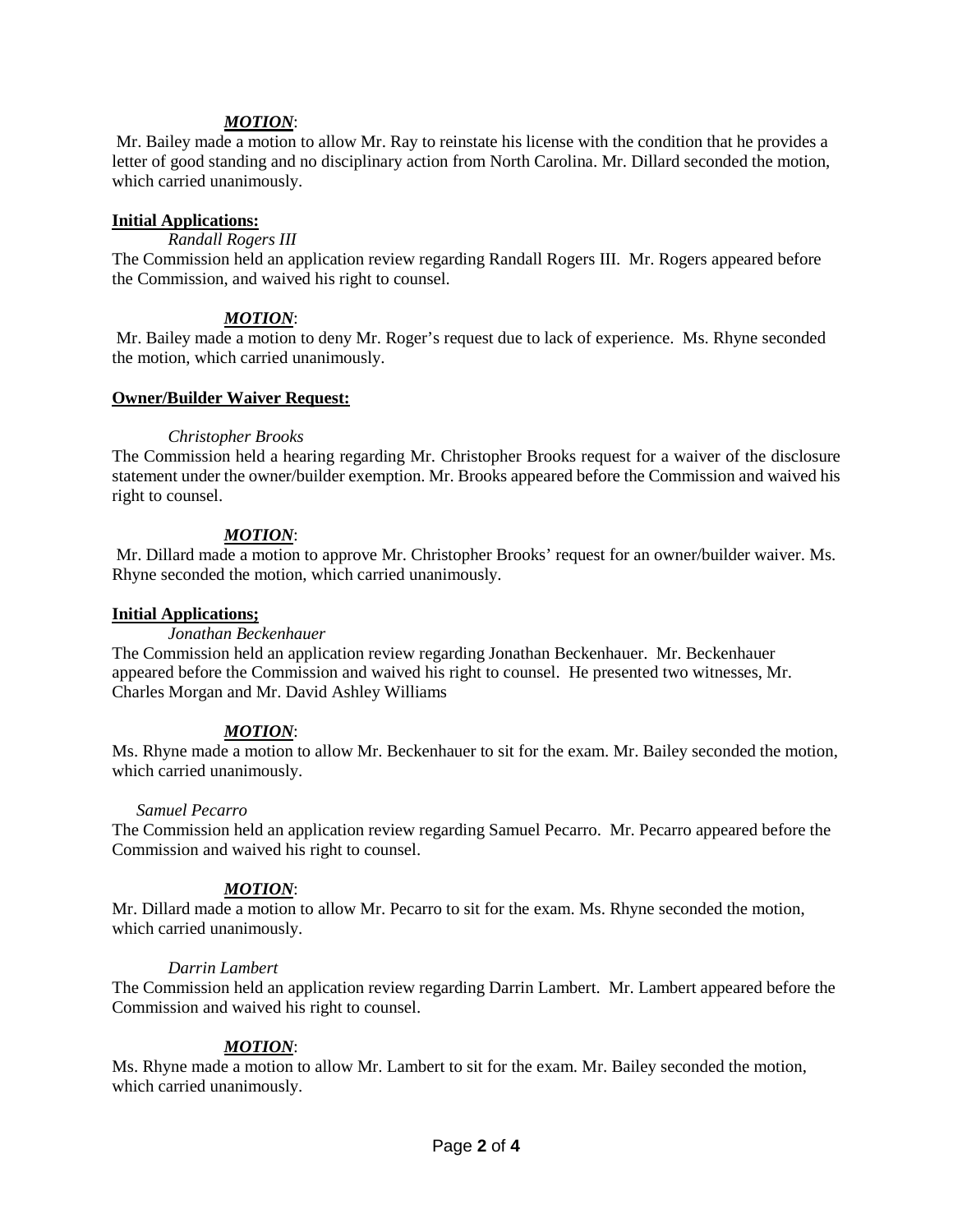#### *Corinthian Davis*

The Commission held an application review regarding Leonard Cox. Mr. Cox appeared before the Commission and waived his right to counsel.

# *MOTION*:

Mr. Bailey made a motion to allow Mr. Davis to sit for the exam. Mr. Dillard seconded the motion, which carried unanimously.

#### **Discussion and Consideration – Code of Ethics:**

Stacey Hewson, Advice Counsel to the Residential Builders Commission presented the information regarding the consideration of a Code of Ethics for the Residential Builders Commission. After brief discussion, the item was tabled. Ms. Hewson offered to research to see if there were other states or organizations that had a code of ethics for the builder/contractor profession.

#### **Administrator's Remarks for Information:**

No remarks were made.

# **OIE Report – Mr. Todd Bond:**

*Todd Bond, Chief Investigator of OIE*

Mr. Kyle Tennis, presented the OIE report on behalf of Mr. Todd Bond. He reported the number of investigations as of June 10, 2020:

## **As of June 10, 2020: Complaints Received – 586 Active Investigations –** 268 **Closed Cases –**487

#### **New Business**

1. Recommendations of IRC- June

## *MOTION*

Mr. Bailey made a motion to approve the Recommendations of the IRC for June 23, 2020. Ms. Rhyne seconded the motion, which carried unanimously

## *MOTION*

Ms. Rhyne made a motion to approve the Recommendations of the IRC for July 29, 2020. Mr. Lemmon seconded the motion, which carried unanimously

#### A. Resolution Guidelines

## *MOTION*

Ms. Rhyne made a motion to approve the IRC Resolution Guidelines for July  $8<sup>th</sup>$ , 2020, and August 12, 2020. Mr. Lemmon seconded the motion, which carried unanimously.

## **Old Business:**

None.

## **Public Comments:**

None.

## **Date of Next Meeting:**

The next Residential Builders Commission meeting will be held Wednesday, September 9, 2020.

## **Adjournment:**